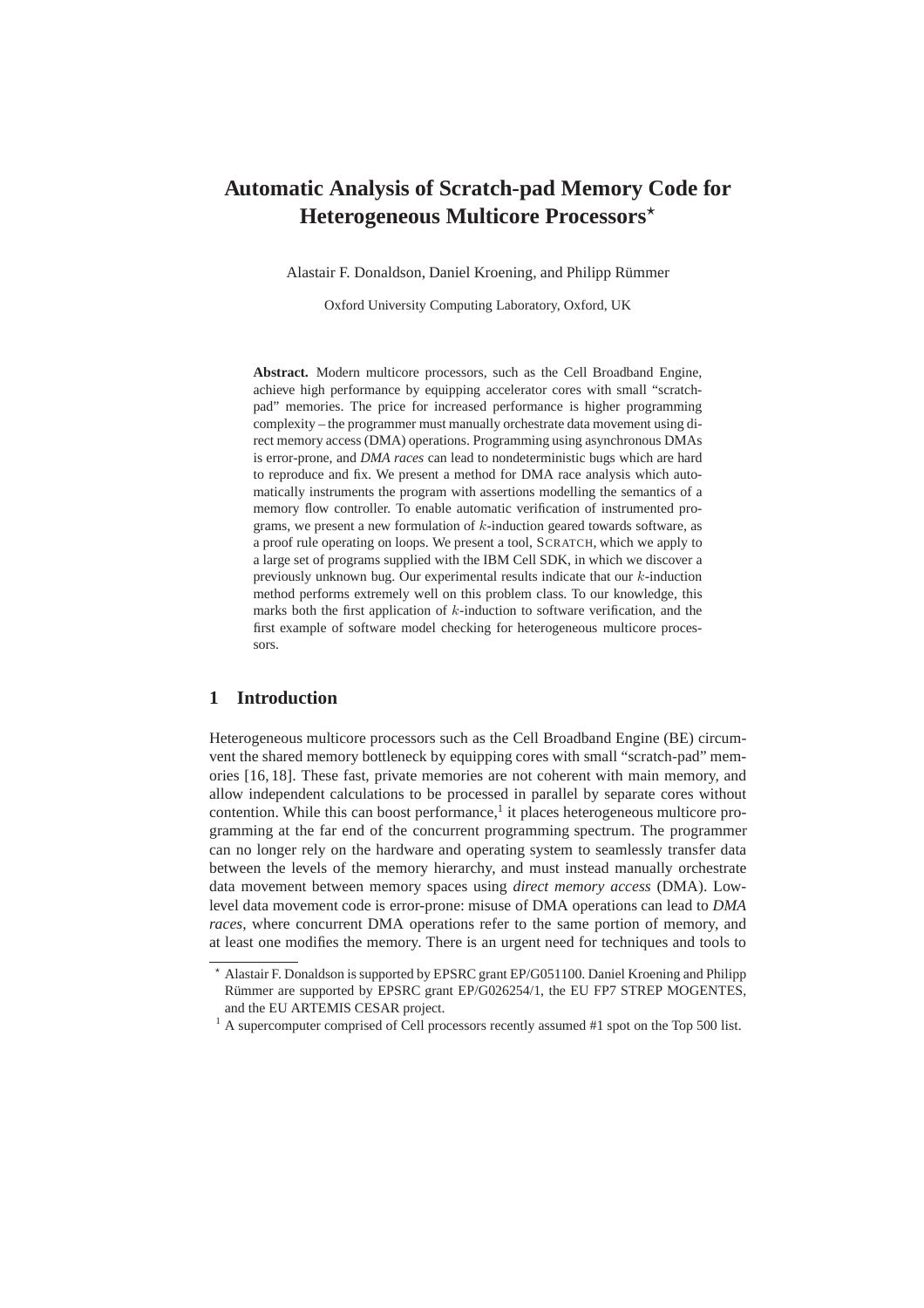analyse DMA races, which, if undetected, can lead to nondeterministic bugs that are difficult to reproduce and fix.

We present a method for DMA race analysis which automatically instruments the program with assertions modelling the semantics of a memory flow controller. The instrumented programs are amenable to automatic verification by state-of-the-art model checkers. Recent dramatic advances in SAT/SMT techniques have led to widespread use of Bounded Model Checking (BMC) [3, 5] for finding bugs in software. As well as detecting DMA races, we are interested in proving their *absence*. However, BMC is only complete if the bound exceeds a completeness threshold [19] for the property, which is often prohibitively large. We overcome this limitation by presenting a novel formulation of  $k$ -induction [24]. The  $k$ -induction method has been shown effective for verifying safety properties of hardware designs. In principle, k-induction can be applied to software by encoding a program as a monolithic transition function. This approach has not proven successful due to the loss of control-flow structure associated with such a naïve encoding, and because important refinements of  $k$ -induction ( $e.g.$  restriction to loop-free paths) are not useful for software where the state-vector is very large.

We present a general proof rule for  $k$ -induction that is applicable to imperative programs with loops, and prove correctness of this rule. In contrast to the naïve encoding discussed above, our method preserves the program structure by operating at the loop level. Furthermore, it allows properties to be expressed through assertion statements rather than as explicit invariants. Our experimental results indicate that this method of  $k$ -induction performs very well when applied to realistic DMA-based programs, which use double- and triple-buffering schemes for efficient data movement: such programs involve regularly-structured loops for which  $k$ -induction succeeds with a relatively small k. We investigate heuristics to further boost the applicability of  $k$ -induction when checking for DMA races, and discuss limitations of k-induction in this application domain.

We have implemented our techniques as a tool, SCRATCH, which checks programs written for the Synergistic Processor Element (SPE) cores of the Cell BE processor. We present an evaluation of SCRATCH using a set of 22 example programs provided with the IBM Cell SDK for Multicore Acceleration [18], in which we discover a previously unknown bug, which has been independently confirmed. Our experiments show the effectiveness of our methods in comparison to predicate abstraction:  $k$ -induction allows us to prove programs correct that cannot be verified using current predicate abstraction tools, and bug-finding is orders of magnitude faster. Additionally, SCRATCH is able to find bugs which go undetected by a runtime race-detection tool for the Cell processor.

In summary, our major contributions are:

- **–** an automatic technique for instrumenting programs with assertions to check for DMA races, enabling verification of multicore programs with scratch-pad memory.
- **–** a new proof rule for k-induction operating on programs with loops, which we show to be effective when applied to a large set of realistic DMA-based programs.

To our knowledge, this marks the first application of  $k$ -induction to software verification, and of software model checking to heterogeneous multicore programs.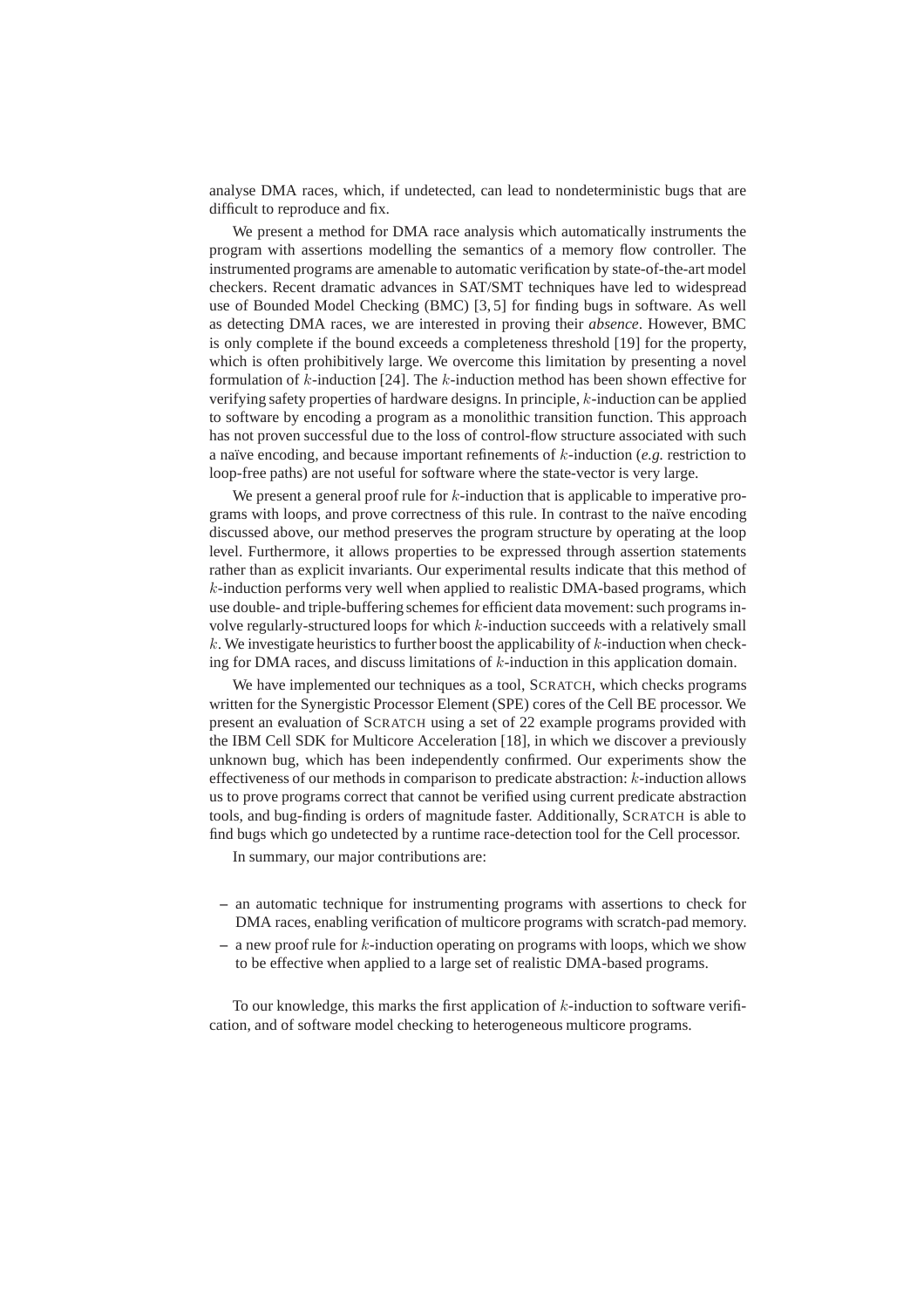## **2 Direct memory access operations**

We consider heterogeneous multicore processors consisting of a host core, connected to main memory, and a number of accelerator cores with private scratch-pad memory. A DMA operation<sup>2</sup> specifies that a contiguous chunk of memory, of a given size, should be transferred between two memory addresses  $l$  and  $h$ . The address  $l$  refers to accelerator memory (*local store*), and h to main memory (*host memory*). A *tag* (typically an integer value) must also be specified with a DMA; the operation is said to be *identified* by this tag. It is typical for DMA operations to be initiated by the accelerator cores: an accelerator *pulls* data into local store, rather than having the host *push* data. We assume this scenario throughout the paper.

DMA operations are non-blocking – an accelerator thread which issues a DMA continues executing while the operation is handled by a specialised piece of hardware called a *memory flow controller*. An accelerator thread can issue a *wait* operation, specifying a tag  $t$ , which causes execution to block until all DMAs identified by  $t$  have completed. A DMA with tag t is *pending* until a wait operation with tag t is issued.

Although a DMA *may* complete before an explicit wait operation is issued, this cannot be guaranteed, thus access by the host or accelerator to memory that is due to be modified by a pending DMA should be regarded as a bug. Failure to issue a wait operation may result in nondeterministic behaviour: it may *usually* be the case that the required data has arrived, but occasionally the lack of a wait may result in reading from uninitialised memory, leading to incorrect computation. This nondeterminism means that bugs arising due to misuse of DMA can be extremely difficult to reproduce and fix.

#### **2.1 DMA primitives and properties of interest**

We consider the following primitives for DMA operations:

- $–$  put( $l, h, s, t$ ): issues a transfer of s bytes from local store address l to host address  $h$ , identified by tag  $t$
- $\mathcal{L}$  get(l, h, s, t): issues a transfer of s bytes from host address h to local store address  $l$ , identified by tag  $t$
- $-$  wait(t): blocks until completion of all pending DMA operations identified by tag t

For each accelerator core, we assume hardware-imposed maximum values D and M for the number of DMAs that may be pending simultaneously and the number of bytes that may be transferred by a single DMA, respectively. We assume that tags are integers in the range  $[0, D-1]$ . On the Cell processor,  $D = 32$  and  $M = 16384$  (16K).

We have informally described the notion of memory being corrupted by DMA operations. A special case of memory corruption is where two pending DMAs refer to overlapping regions of memory, and at least one of the DMAs modifies the region of memory. We call this a *DMA race*, and focus our attention on the detection of DMA races for the remainder of the paper. This focus is for reasons of space only: our techniques can be readily adapted to detect races where the buffer referred to by a pending DMA is accessed by non-DMA statements.

<sup>&</sup>lt;sup>2</sup> For brevity, we sometimes write "DMA" rather than "DMA operation."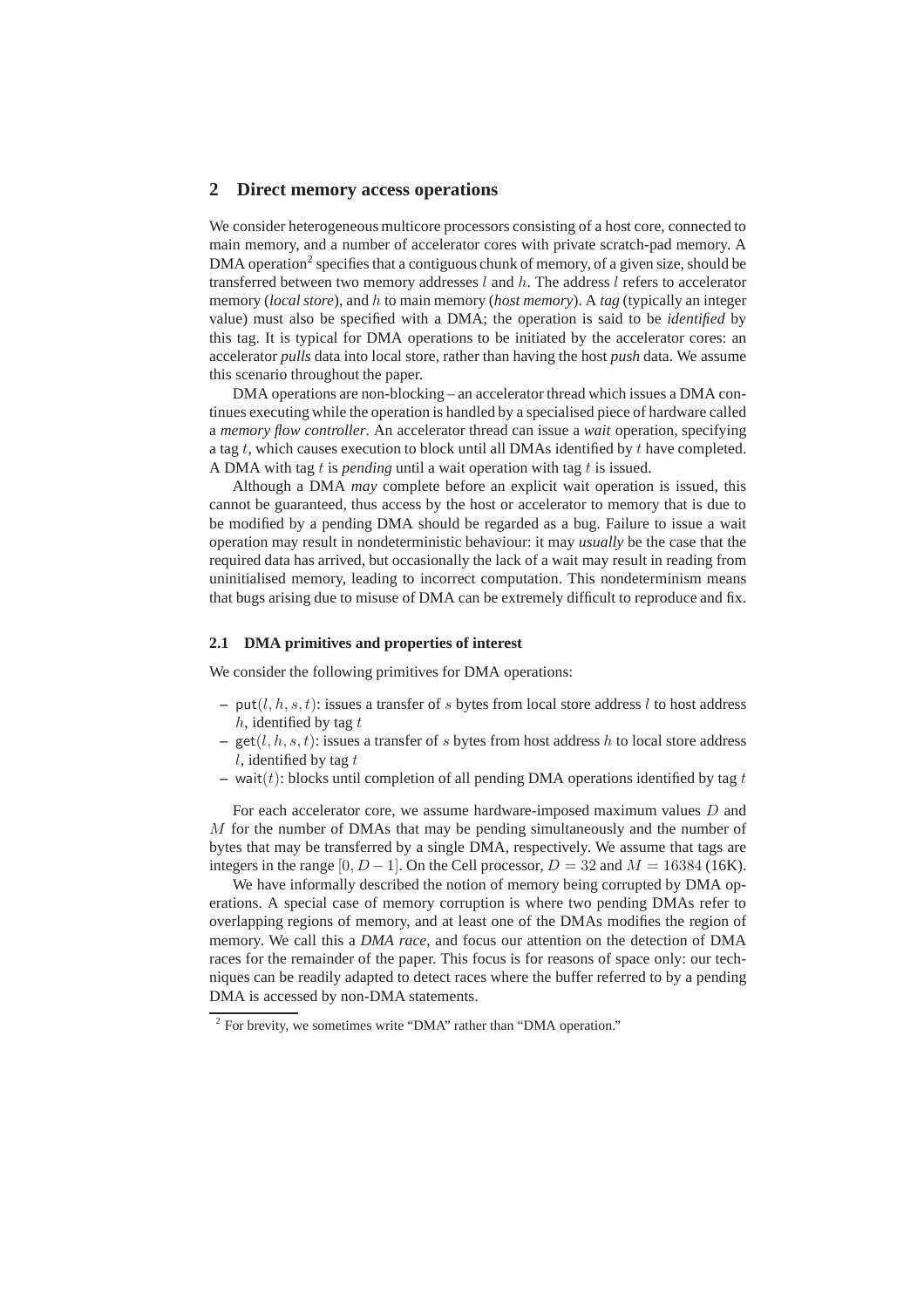```
#define CHUNK 16384 // Process data in 16K chunks
float buffers[3][CHUNK/sizeof(float)]; // Triple-buffering requires 3 buffers
void process_data(float* buf) { ... }
void triple_buffer(char* in, char* out, int num_chunks) {
    unsigned int tags[3] = { 0, 1, 2 }, tmp, put_buf, get_buf, process_buf;
(1) get(buffers[0], in, CHUNK, tags[0]); // Get triple-buffer scheme rolling
     in += CHUNK;
(2) get(buffers[1], in, CHUNK, tags[1]);
    in += CHUNK;
(3) wait(tags[0]); process_data(buffers[0]); // Wait for and process first buffer
    put_buf = 0; process_buf = 1; get_buf = 2;
    for(int i = 2i i < num chunks; i++) {
(4) put(buffers[put_buf], out, CHUNK, tags[put_buf]); // Put data processed
out += CHUNK; // last iteration
(5) get(buffers[get_buf], in, CHUNK, tags[get_buf]); // Get data to process
in += CHUNK; // next iteration
(6) wait(tags[process_buf]); // Wait for and process data
      process_data(buffers[process_buf]); // requested last iteration
      tmp = put_buf; put_buf = process_buf; // Cycle the buffersprocess\_buf = get\_buf; get\_buf = tmp;}
     ... // Handle data processed/fetched on final loop iteration
}
```


**Definition 1.** Let  $\mathsf{op}_1(l_1, h_1, s_1, t_1)$  and  $\mathsf{op}_2(l_2, h_2, s_2, t_2)$  be a pair of simultaneously  $p$ ending DMA operations, where  $\mathsf{op}_1,\mathsf{op}_2\in\{\mathsf{put},\mathsf{get}\}.$  The pair is said to be race free *if the following holds:*

 $((\mathsf{op}_1 = \mathsf{put} \wedge \mathsf{op}_2 = \mathsf{put}) \vee (l_1 + s_1 \leq l_2) \vee (l_2 + s_2 \leq l_1)) \wedge$  $((\mathsf{op}_1 = \mathsf{get} \land \mathsf{op}_2 = \mathsf{get}) \lor (h_1 + s_1 \leq h_2) \lor (h_2 + s_2 \leq h_1)).$ 

The first conjunct in Definition 1 asserts that the local store regions referred to by op<sub>1</sub> and op<sub>2</sub> do not overlap, *unless* both are put operations (which do not modify local store); the second conjunct asserts that the host memory regions do not overlap, unless both  $\mathsf{op}_1$  and  $\mathsf{op}_2$  are get operations (which do not modify host memory). We say there is a *DMA race* when some pair of pending DMA operations is not race free.

#### **2.2 Illustrative example: triple-buffering**

Figure 1, adapted from an example provided with the IBM Cell SDK [18], illustrates the use of DMA operations to stream data from host memory to local store to be processed, and to stream results back to host memory. Triple-buffering is used to overlap communication with computation: each iteration of the loop in triple\_buffer puts results computed during the previous iteration to host memory, gets input to be processed next iteration from host memory, and processes data which has arrived in local memory.

If num\_chunks is greater than three, this example exhibits a local store DMA race, which we can observe by logging the first six DMA operations. To the right of each operation we record its source code location and, if appropriate, its loop iteration. We omit host address parameters as they are not relevant to the data race.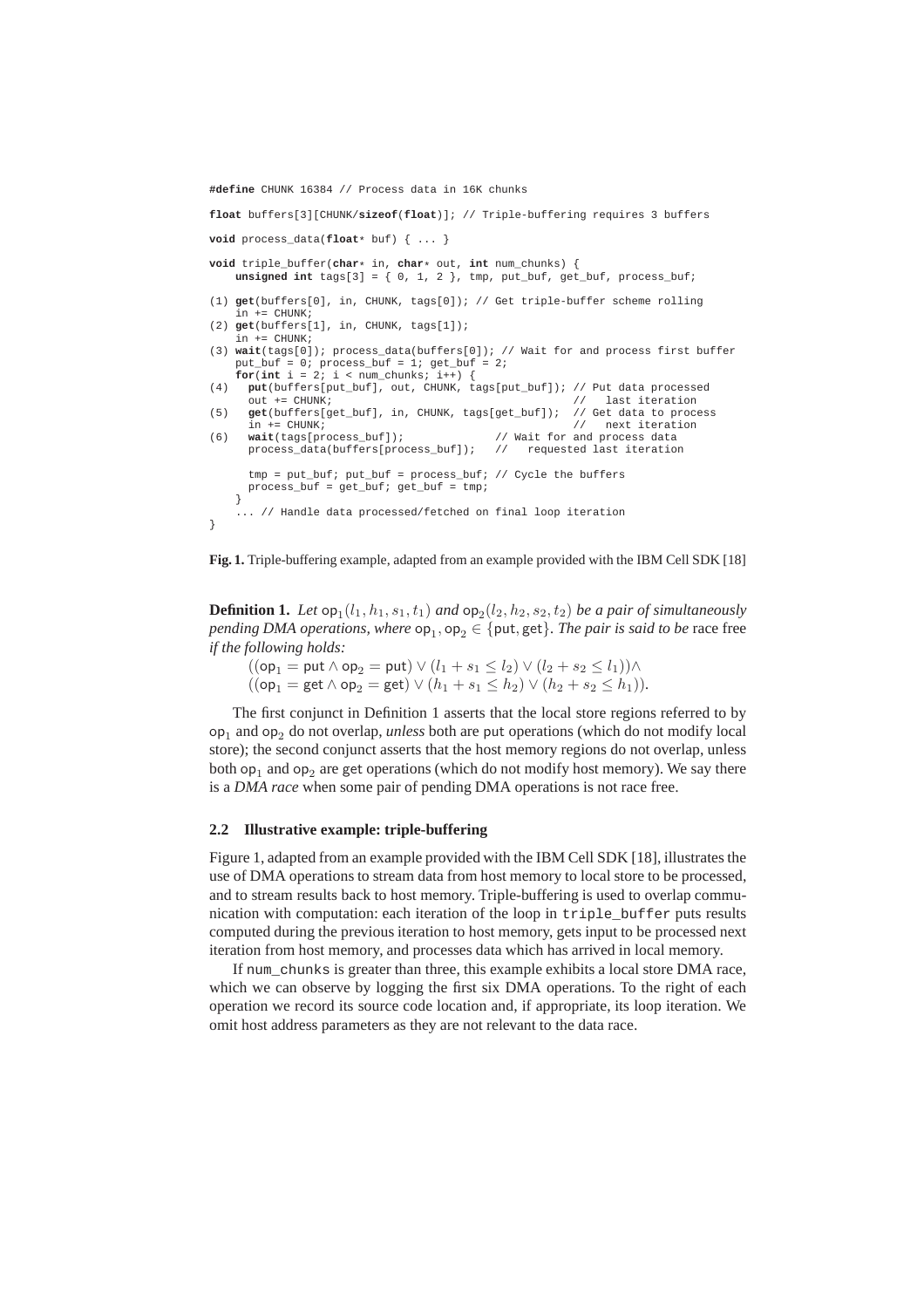|       | get(buffers[0], , CHUNK, tags[0]) | (1)         |
|-------|-----------------------------------|-------------|
|       | get(buffers[1], , CHUNK, tags[1]) | (2)         |
|       | wait(tags[0])                     | (3)         |
| $(*)$ | put(buffers[0], , CHUNK, tags[0]) | $(4), i=2$  |
|       | get(buffers[2], , CHUNK, tags[2]) | $(5), i=2$  |
|       | wait(tags[1])                     | $(6), i=2$  |
|       | put(buffers[1], , CHUNK, tags[2]) | $(4), i=3$  |
| $(*)$ | get(buffers[0], , CHUNK, tags[0]) | $(5)$ , i=3 |

At this point in execution the operations marked (\*) are both pending, since the only intervening wait operation uses a distinct tag. The operations are not race free according to Definition 1 since they use the same region of local store and one is a get. The race can be avoided by inserting a wait with tag tags [get\_buf] before the get at  $(5)$ .

We discovered this bug using SCRATCH, our automatic DMA analysis tool, described in  $\S6$ , which can also show that the fix is correct. The bug occurs in an example provided with the IBM Cell SDK, and was, to our knowledge, previously unknown. Our bug report via the Cell BE forum has been independently confirmed. In the remainder of the paper, we present the new techniques of SCRATCH that enable these results.

# **3 Goto programs**

We present our results in terms of a simple goto language, which is minimal, but general enough to uniformly translate C programs like the one in Figure 1. The syntax of the goto language is shown in the following grammar, in which  $x \in X$  ranges over integer variables,  $a \in A$  over arrays variables,  $\phi$  and  $e$  over boolean and integer expressions (for which we do not define syntax, assuming the standard operations), and  $l_1, \ldots, l_k \in \mathbb{Z}$ over integers:

*Prog* ::= 1: *Stmt*; ...; *n*: *Stmt VarRef* ::= 
$$
x | a[e]
$$
  
\n*Stmt* ::= *VarRef* :=  $*$  | *assume*  $\phi$  | *assert*  $\phi$  | *goto*  $l_1, ..., l_k$ 

A goto program is a list of statements numbered from  $1$  to  $n$ .

The language includes assertions, nondeterminisic assignment ( $VarRef := *$ ), assumptions (which can constrain variables to specific values), and nondeterministic gotos. Execution of a goto statement, which is given a sequence of integer values as argument (the *goto targets*), causes the value of one of these (possibly negative) integers to be added to the instruction pointer. We use  $x := e$  and  $a[i] := e$  as shorthands for assignments to variables and array elements, respectively, which can be expressed in the syntax above via a sequence of nondeterministic assignments and assumptions. For simplicity, we assume variables and array elements range over the mathematical integers, Z; when translating C programs into the goto language the actual range of variables will always be bounded, so SAT-based analysis of goto programs by means of bit-blasting is possible.

The transition system described by a program  $\alpha = 1$ :  $\alpha_1$ ; ...;  $n$ :  $\alpha_n$  is the graph  $(S, E_{\alpha})$ .  $S = \{(\sigma, pc) \mid \sigma : (X \cup (A \times \mathbb{Z})) \rightarrow \mathbb{Z}, \, pc \in \mathbb{Z}\} \cup \{\frac{1}{2}\}\$ is the set of program states, where  $\sigma$  is a store mapping variables and array locations to integer values,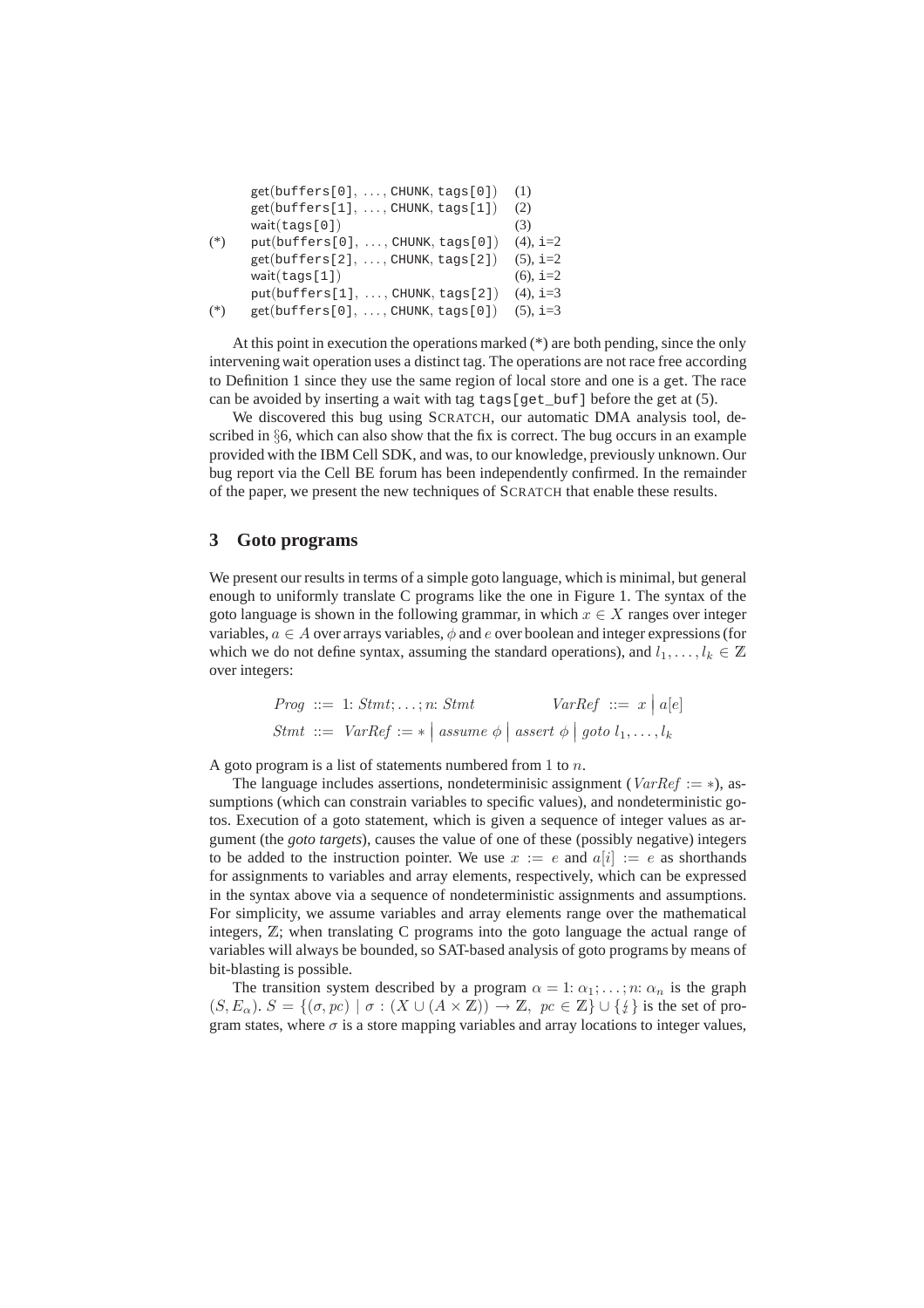pc is the instruction pointer, and  $\zeta$  is a distinguished state that designates erroneous termination of a program.  $E_{\alpha}$  is the set of transitions (we write  $t^{\sigma}$  for the value of an expression given the variable assignment  $\sigma$ , denote the set of all storage locations by  $L = X \cup (A \times \mathbb{Z})$ , and define  $tt, ff$  to be the truth values of boolean expressions):

$$
E_{\alpha} = \{(\sigma, pc) \to (\sigma', pc + 1) \mid \alpha_{pc} = x := *, \forall l \in L \setminus \{x\}. \sigma(l) = \sigma'(l)\}
$$
  

$$
\cup \{(\sigma, pc) \to (\sigma', pc + 1) \mid \alpha_{pc} = a[e] := *, \forall l \in L \setminus \{(a, e^{\sigma})\}. \sigma(l) = \sigma'(l)\}
$$
  

$$
\cup \{(\sigma, pc) \to (\sigma, pc + 1) \mid \alpha_{pc} = assume \phi, \phi^{\sigma} = tt\}
$$
  

$$
\cup \{(\sigma, pc) \to (\sigma, pc + 1) \mid \alpha_{pc} = assert \phi, \phi^{\sigma} = tt\}
$$
  

$$
\cup \{(\sigma, pc) \to \{ \mid \alpha_{pc} = assert \phi, \phi^{\sigma} = ff\}
$$
  

$$
\cup \{(\sigma, pc) \to (\sigma, pc + l_i) \mid \alpha_{pc} = goto l_1, ..., l_k, i \in \{1, ..., k\}\}
$$

Proper termination of  $\alpha$  in a state s is denoted by s  $\downarrow$  and occurs if the instruction pointer of s does not point to a valid statement:  $s \downarrow \equiv s = (\sigma, pc) \land pc \notin [1, n]$ . Note that no transitions exist from states s with  $s \downarrow$ .

The set  $traces(\alpha)$  of (finite and infinite) traces of a program  $\alpha$  is defined in terms of its transition system:

$$
traces(\alpha) = \begin{cases} s_1 s_2 \cdots s_k \mid \exists \sigma. s_1 = (\sigma, 1), s_k \downarrow \text{ or } s_k = \emptyset, \\ \forall i \in \{1, \ldots, k-1\}. s_i \rightarrow s_{i+1} \\ \cup \{s_1 s_2 \cdots \mid \exists \sigma. s_1 = (\sigma, 1), \forall i \in \mathbb{N}. s_i \rightarrow s_{i+1} \} \end{cases}
$$

In particular, no traces exist on which assumptions fail.<sup>3</sup> A program  $\alpha$  is considered *correct* if no trace in  $traces(\alpha)$  terminates erroneously, *i.e.* no trace contains  $\frac{1}{\alpha}$ .

# **4 Encoding DMA operations in goto programs**

We now consider the goto language extended with the DMA primitives of §2.1:

$$
\mathit{Stmt}\ ::=\ \ldots\ \Big|\ \mathsf{get}(e,e,e,e)\ \Big|\ \mathsf{put}(e,e,e,e)\ \Big|\ \mathsf{wait}(e)
$$

For a goto program with DMAs, we introduce a series of array variables with size D (see §2.1), which we call *tracker arrays*. These "ghost variables" log the state of up to  $D$  pending DMA operations during program execution. The tracker arrays are as follows, with  $0 \leq j < D$ :

- valid: valid[j] = 1 if values at position j in the other arrays are being used to track a DMA operation, otherwise  $valid[j] = 0$  and values at position j in the other arrays are meaningless
- $-$  is get: is get[j] = 1 if j-th tracked DMA is a get, otherwise is get[j] = 0
- **–** local, host, size, tag: element j records local store address, host address, size, tag of j-th tracked DMA, respectively

<sup>&</sup>lt;sup>3</sup> In our context, this is preferable to modelling failed assumptions via a distinguished "blocked program" state: it simplifies the notion of sequential composition of programs (*cf.* §5.1).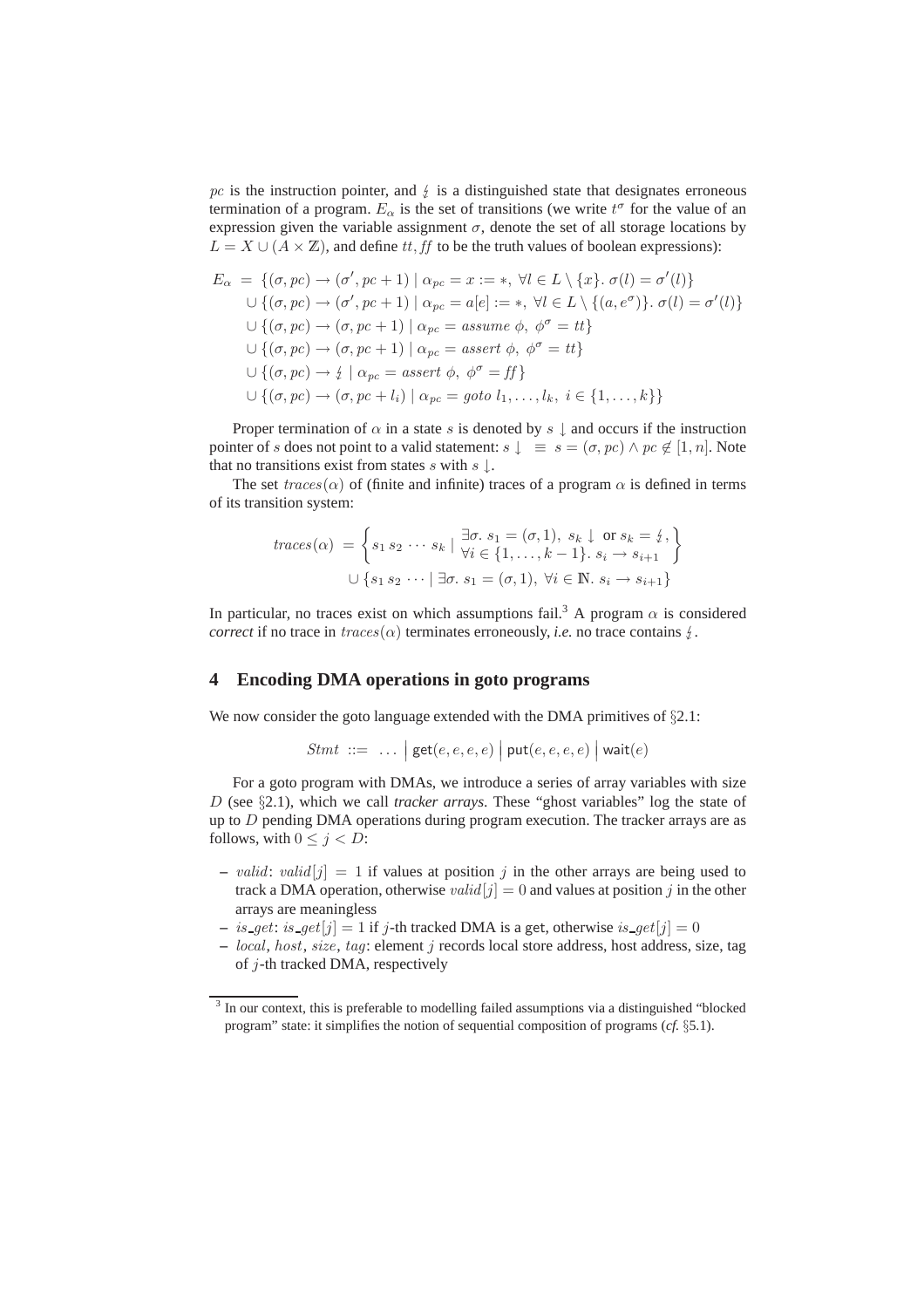| Statement       | <b>Translated form</b>                                                                                                           |  |  |  |  |  |  |
|-----------------|----------------------------------------------------------------------------------------------------------------------------------|--|--|--|--|--|--|
|                 | start of program $\forall_{0 \leq j \leq D}$ assume valid $ j  = 0$ ;                                                            |  |  |  |  |  |  |
| get(l, h, s, t) | assert $0 \leq s \leq M \wedge 0 \leq t < D$ ;                                                                                   |  |  |  |  |  |  |
|                 | $\forall_{0 \leq i \leq D}$ assert $\neg valid[j] \vee (disjoint(l, s, local[j], size[j])) \wedge$                               |  |  |  |  |  |  |
|                 | $(is_qet[j] \vee disjoint(h, s, host[j], size[j])));$                                                                            |  |  |  |  |  |  |
|                 | assert $\neg (valid[0] \wedge valid[1] \wedge \cdots \wedge valid[D-1]);$                                                        |  |  |  |  |  |  |
|                 | $i := *; assume \ 0 \leq i < D \land \neg valid[i];$                                                                             |  |  |  |  |  |  |
|                 | <i>valid</i> $[i] := 1$ ; <i>is get</i> $[i] := 1$ ; <i>local</i> $[i] := i$ ; <i>host</i> $[i] := h$ ; <i>size</i> $[i] := s$ ; |  |  |  |  |  |  |
| put(l, h, s, t) | $\vert$ assert $0 \leq s \leq M \wedge 0 \leq t \leq D$ ;                                                                        |  |  |  |  |  |  |
|                 | $\forall_{0 \leq i \leq D}$ assert $\neg valid[j] \vee (disjoint(h, s, host[j], size[j]) \wedge$                                 |  |  |  |  |  |  |
|                 | $(\neg is\_get[j] \vee disjoint(l, s, local[j], size[j]))$ ;                                                                     |  |  |  |  |  |  |
|                 | assert $\neg (valid[0] \wedge valid[1] \wedge \cdots \wedge valid[D-1]);$                                                        |  |  |  |  |  |  |
|                 | $i := *; assume \ 0 \leq i < D \land \neg valid[i];$                                                                             |  |  |  |  |  |  |
|                 | <i>valid</i> $[i] := 1$ ; is get $[i] := 0$ ; local $[i] := i$ ; host $[i] := h$ ; size $[i] := s$ ;                             |  |  |  |  |  |  |
| wait $(t)$      | assert $0 \leq t \leq D$ ;                                                                                                       |  |  |  |  |  |  |
|                 | $\forall_{0 \leq i \leq D} \ valid[j] := valid[j] \wedge \neg(t = taq[j])$                                                       |  |  |  |  |  |  |

**Fig. 2.** Rules to translate DMA operations into assertions and assignments to tracker arrays. We use  $disjoint(a_1, s_1, a_2, s_2)$  as shorthand for  $a_1 + s_1 \le a_2 \vee a_2 + s_2 \le a_1$ 

To check properties of DMA operations we translate a program with DMA primitives into a standard goto program, where get, put and wait operations are replaced with assertions about and assignments to the tracker arrays. The translation rules are given in Figure 2. We use  $\forall_{0 \leq j \leq D}$  to indicate that the following statement should be duplicated  $D$  times with increasing values for  $j$ . Since the rules of Figure 2 replace single statements with multiple statements, it is necessary to perform a re-numbering of program statements and goto targets after translation; we omit details of this re-numbering.

The encoding of DMAs is based on Definition 1, and is designed to ensure that correct programs cannot issue DMA operations that are simultaneously pending but not race free. Note that in our simple goto language we do not model actual movement of data via DMA. In practice, to achieve soundness, we must set the memory locations written to by a DMA operation to nondeterministic values. The Cell processor supports further DMA primitives involving *fences* and *barriers*. Our implementation (§6) supports these operations via extensions of the rules in Figure 2; we do not present the extended rules due to lack of space.

# **5** k**-Induction for goto programs**

Our encoding of DMA programs is directly amenable to Bounded Model Checking [3] as an effective method to discover DMA races. However, BMC alone cannot be used to verify the (unbounded) *absence* of DMA races in programs with loops.

The k-induction procedure [24], proposed as a method to allow verification of hardware designs (represented as finite state machines) using a SAT solver, is a stronger version of the standard invariant approach to verify safety properties. Using normal invariants, proving that a program satisfies a safety property  $\phi$  requires showing that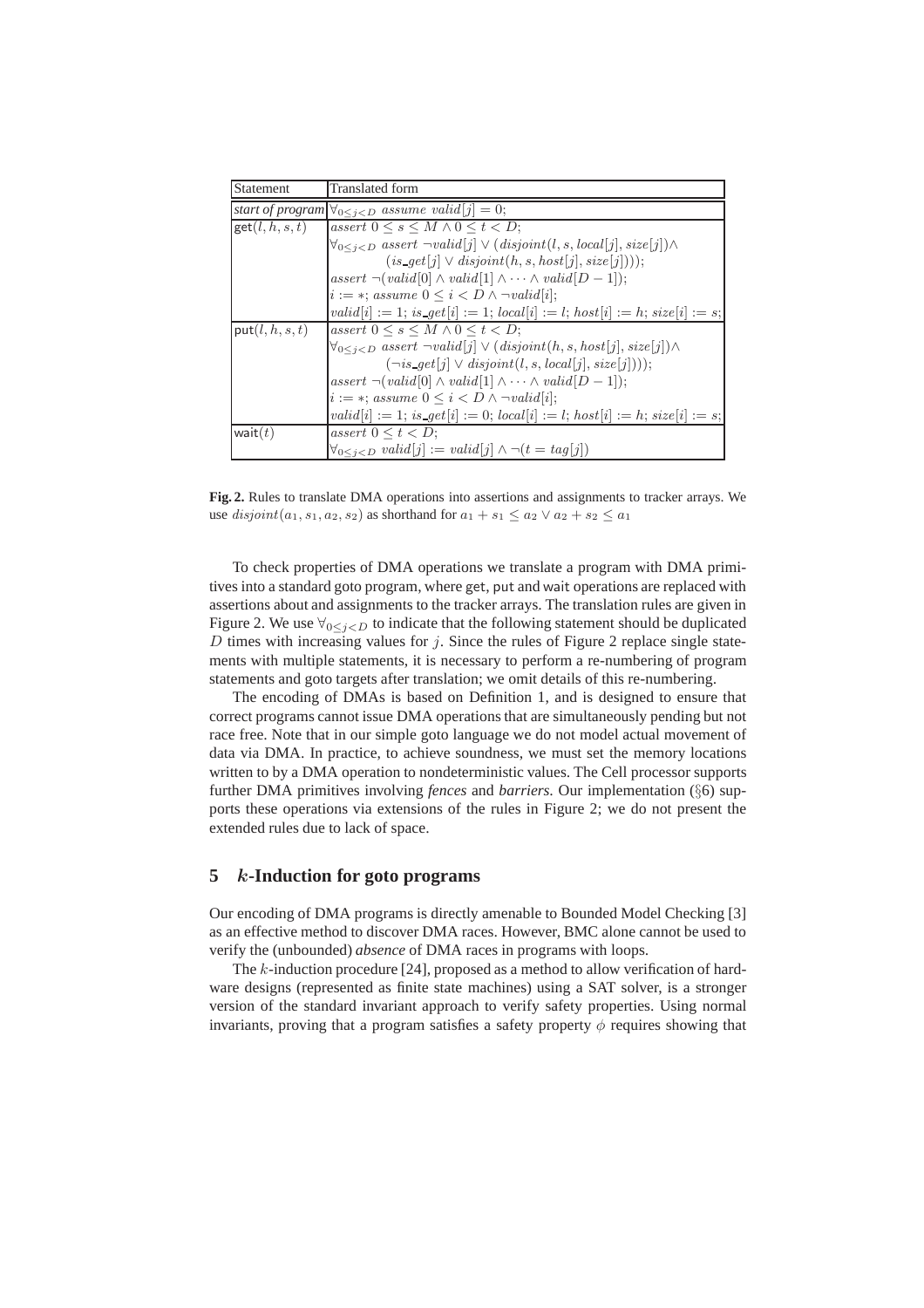(i) some formula I (which often is identical to  $\phi$ ) holds in all initial states, (ii) I is preserved by all state transitions of the program (I is *inductive*), and (iii) I implies  $\phi$ . The main difficulty of this method is the construction of inductive formulae  $I$ . The  $k$ induction principle addresses this difficulty by weakening  $(ii)$  to the property that  $I$  has to be preserved only if it held in the previous  $k$  states of program execution. In return, (i) has to be strengthened appropriately.

We describe the principle using the notation of [9]. Let  $I(s)$  and  $T(s, s')$  be formulae encoding the initial states and transition relation for a finite state system, and  $P(s)$ a formula representing states satisfying a safety property. For  $k \geq 0$ , to prove P by  $k$ -induction it is required first to show that P holds in all states reachable from an initial state within  $k$  steps, *i.e.* that the following formula (the base case) is unsatisfiable:

 $\mathbf{I}(s_1) \wedge \mathbf{T}(s_1, s_2) \wedge \cdots \wedge \mathbf{T}(s_{k-1}, s_k) \wedge (\overline{\mathbf{P}(s_1)} \vee \cdots \vee \overline{\mathbf{P}(s_k)})$ .

Secondly, it is required to show that whenever  $P$  holds in  $k$  consecutive states  $s_1, \ldots, s_k$ , P also holds in the next state  $s_{k+1}$  of the system. This is established by checking that the following formula (the step case) is unsatisfiable:

 $\mathbf{P}(s_1) \wedge \mathbf{T}(s_1, s_2) \wedge \cdots \wedge \mathbf{P}(s_k) \wedge \mathbf{T}(s_k, s_{k+1}) \wedge \overline{\mathbf{P}(s_{k+1})}$ .

In principle, k-induction can be used for SAT-based software model checking "outof-the-box." A program can be encoded as a monolithic transition function, where the program counter is an explicit variable. Assertions appearing in the original program can be gathered together into a single invariant. The encoded program and invariant can be represented as a SAT formula, to which  $k$ -induction can be applied.

This naïve encoding has not shown success in practice due to the loss of structure associated with the translation process. Furthermore, important refinements which boost the applicability of  $k$ -induction to hardware designs, such as the restriction to loop-free paths [24], are not useful when dealing with software where the state-vector is large.

To verify absence of DMA races in goto programs, we present a novel formulation of k-induction, which operates at the loop level, and prove its correctness.

#### **5.1 A proof rule for** k**-induction with loops**

To present our proof rule for  $k$ -induction we require some additional machinery and notation. Given programs  $\alpha = 1: \alpha_1; \ldots; m: \alpha_m$  and  $\beta = 1: \beta_1; \ldots; n: \beta_n$ , the *size* of  $\alpha$ , denoted  $|\alpha|$ , is m, and we define the sequential composition of  $\alpha$  and  $\beta$  as follows:

 $\alpha$  ;  $\beta =_{\text{def}} 1: \alpha_1; \ldots; m: \alpha_m; m+1: \beta_1; \ldots; m+n: \beta_n$ .

For  $i > 0$ , we use  $\alpha^i$  to denote the sequential composition of i copies of  $\alpha$ , and  $\alpha^0$  to denote the empty program. For a single-statement program of the form 1:  $\alpha_1$ , we drop the leading 1:, writing simply  $\alpha_1$ .

A program  $\alpha$  is *self-contained*, denoted *contained*( $\alpha$ ), if, for each goto statement i: goto ..., l,... appearing in  $\alpha$ , we have  $(i+l) \in \{1,\ldots,|\alpha|+1\}$ . In other words, goto statements can only change the instruction pointer to the locations of statements inside  $\alpha$ , or to the location immediately following  $\alpha$ .

We define a function that replaces all assertions in a program with assumptions. Given a program  $\alpha = 1$ :  $\alpha_1$ ; ...;  $n$ :  $\alpha_n$ , the corresponding program  $\alpha_{assume} = 1$ :  $\alpha'_1$ ; ...; n:  $\alpha'_n$  is defined by:  $\alpha'_i = assume \phi$  if  $\alpha_i = assert \phi$ , and  $\alpha'_i = \alpha_i$  otherwise.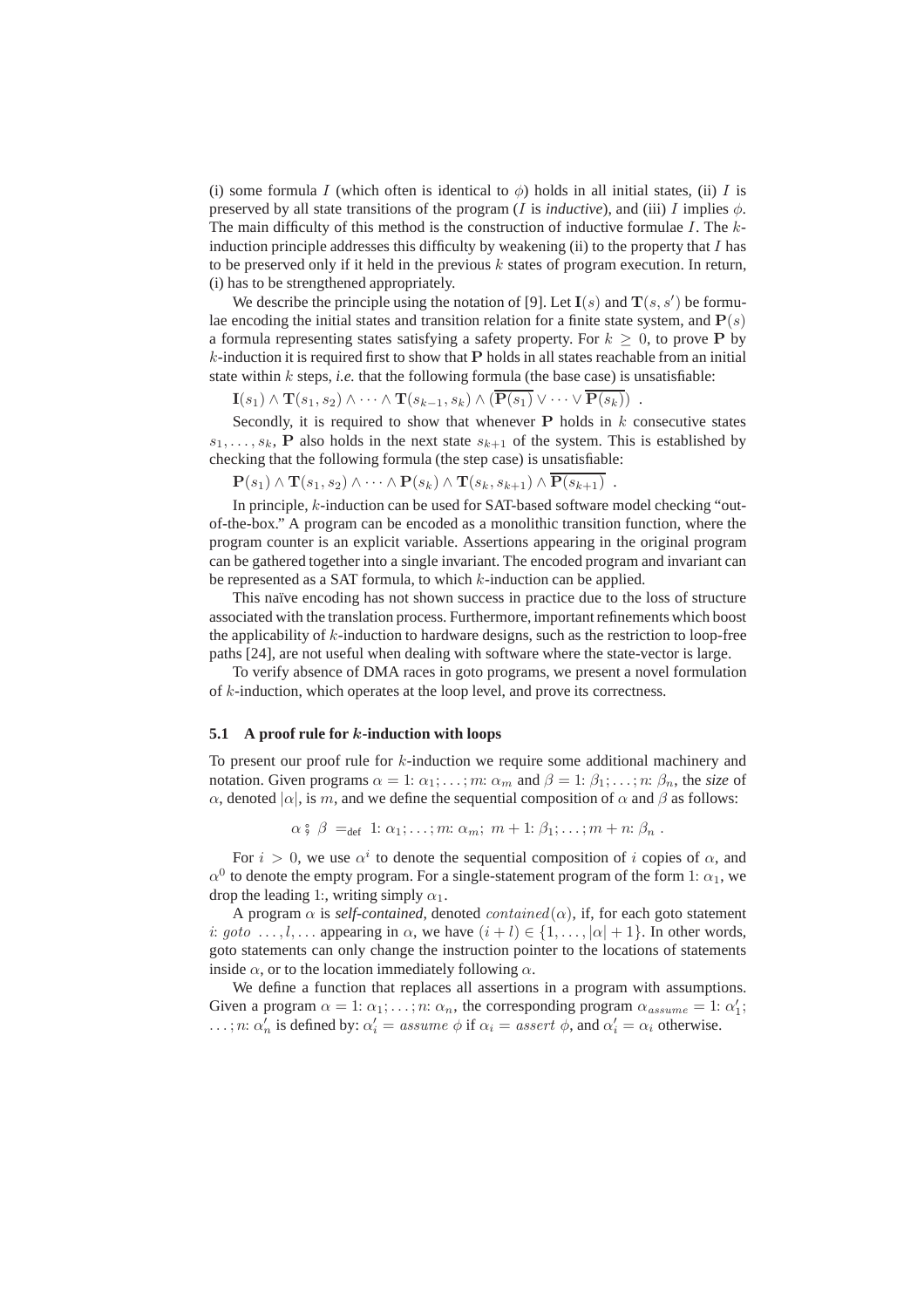Finally, we present k-induction as a proof rule operating on distinguished loops in a goto program of the following form:

$$
\alpha
$$
 § *goto* 1, ( $|\beta| + 2$ ) §  $\beta$  § *goto* ( $-|\beta| - 1$ ) §  $\gamma$ 

where  $\alpha$ ,  $\beta$  and  $\gamma$  are self-contained. The program consists of a prelude  $\alpha$ , a loop with body  $\beta$  and a tail  $\gamma$ . Other than self-containedness, we do not make any assumptions about the shape of components  $\alpha$ ,  $\beta$  and  $\gamma$ , which may contain further (nested) loops and arbitrary control structure. We do not demand the presence of an explicit loop condition: a loop condition  $b$  can be simulated by choosing *assume*  $b$  as the first statement of the loop body, and *assume*  $\neg b$  as the first statement of the tail. Note that the restriction to self-contained components is mild, *e.g.* early exit from the loop via a break statement can be simulated by a flag together with an appropriate loop condition.

# **Proof rule for** k**-induction**

$$
\text{contained}(\alpha) \qquad \text{contained}(\beta) \qquad \text{contained}(\gamma) \qquad k \ge 0
$$
\n
$$
\alpha \text{ } \gamma \text{ is correct} \qquad \{ \alpha_{assume} \text{ } \text{ } \beta \text{ } \beta_{assume} \text{ } \text{ } \beta \text{ } \beta \text{ } \gamma \text{ is correct} \} _{i \in \{1, \dots, k\}}
$$
\n
$$
\text{ } \alpha \text{ } \beta \text{ } \text{ assume} \text{ } \beta \text{ } \beta \text{ is correct} \qquad \beta_{assume} \text{ } \beta \text{ } \gamma \text{ is correct}
$$
\n
$$
\alpha \text{ } \beta \text{ } \text{goto } 1, (|\beta|+2) \text{ } \beta \text{ } \beta \text{ } \text{goto } (-|\beta|-1) \text{ } \gamma \text{ is correct}
$$

In this rule, the assertions present in the program (*e.g.* the formulae in Figure 2) take the role of the inductive invariant needed for verification. The premises include base cases requiring the program to be shown correct when the prelude, followed by between zero and k loop iterations, are executed. The premises  $\beta_{assume}^k$ ,  $\beta$  *is correct* and  $\beta_{assume}^k$ ,  $\gamma$  *is correct* form the induction step, establishing that if it is possible to execute k loop iterations from an arbitrary state without violating any assertions then it is possible to successfully execute a further loop iteration, or the loop tail.

#### **Theorem 2 (Correctness).** *The above proof rule is sound.*

By presenting  $k$ -induction using a general proof rule, we do not restrict the method to a SAT-based implementation. Although our practical implementation is SAT-based, the rule could as well be used in any (possibly interactive) deductive verification system.

#### **5.2 Heuristics to aid** k**-induction for DMA programs**

Through our experiments in  $\S6$  we observe that k-induction works extremely well for checking assertions representing DMA race-freeness, generated by the rules in Figure 2. For realistic example programs written for the Cell processor, the generated assertions are inductive already for small  $k$ , with no further annotations required to verify correctness. The result is a verification method that is fully automatic and efficient on a large range of Cell programs. Intuitively,  $k$ -induction works well in this application domain because DMA operations in loops are typically designed to be pending for only a bounded number of loop iterations, allowing  $k$ -induction to succeed with a value of  $k$  proportional to the bound. This is analogous to the intuition that  $k$ -induction works well for sequential hardware circuits with pipelines, where the k required for induction to succeed is proportional to the pipeline depth [1].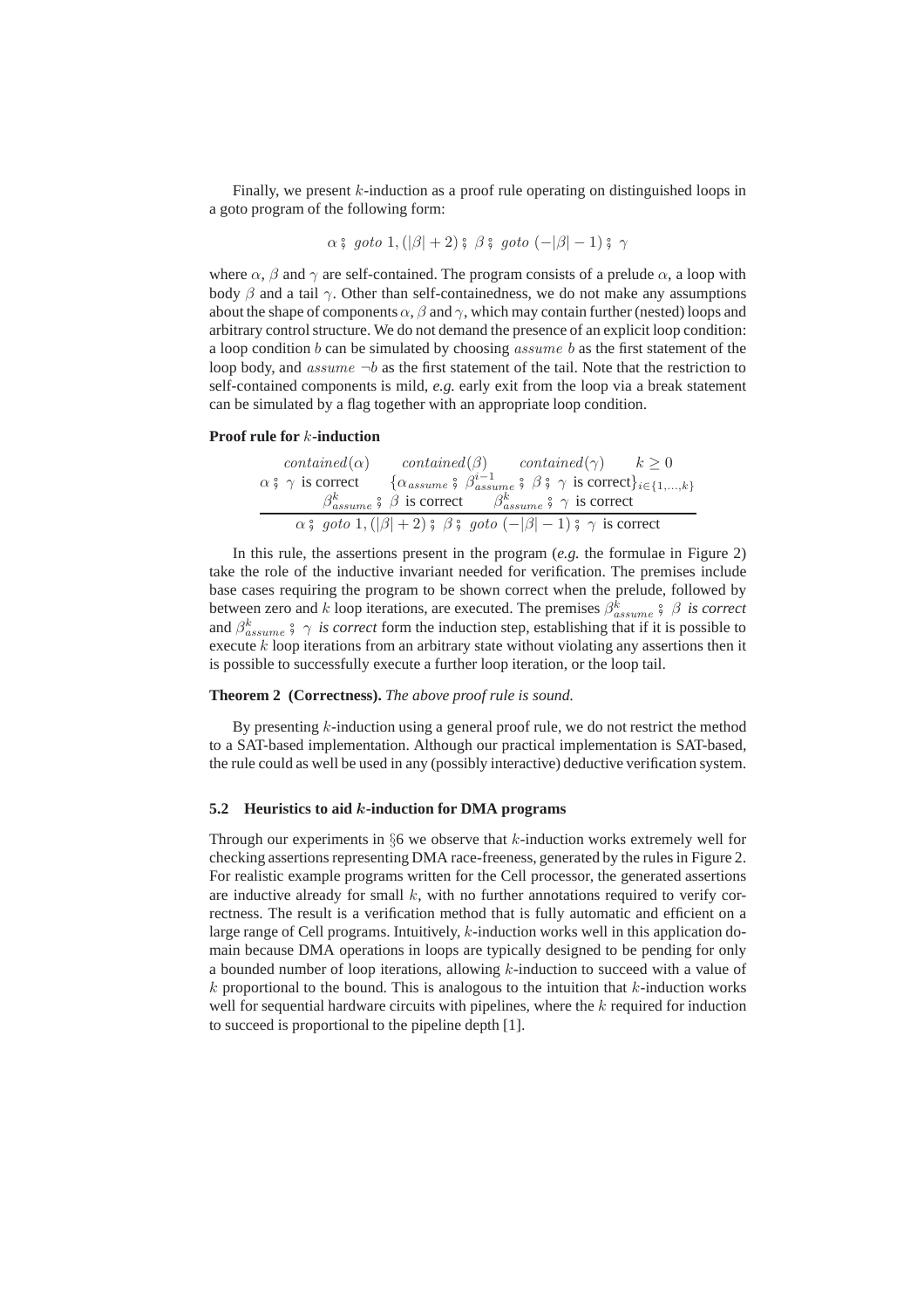For less regular examples, our practical experience has led to the following heuristics which can be applied to help  $k$ -induction succeed, or to quickly determine when the technique is unlikely to work. These heuristics are merely optimisations to our technique; we are able to verify all benchmarks presented in §6 *without* use of heuristics.

**Bounded lifetimes** In practice, the programmer often knows that no DMA operation should pend for more than a small number  $(Z, say)$  of loop iterations. To take advantage of this domain specific information, the tracker arrays can be extended with a component to record the number  $x$  of enclosing loop iterations for which a DMA has been pending, asserting that x never exceeds Z. When proving the step case for  $k > Z$ , this allows the assumption that only DMAs issued within the last  $Z$  iterations are tracked, eliminating many unreachable states which might otherwise cause the step case to fail.

Free slots While it is legal for up to D operations to be pending simultaneously, most practical applications require significantly fewer simultaneous DMAs. Adding an assertion to the start of the loop body requiring at least  $Z$  free slots in the tracker arrays (for some  $Z > 0$ ) can help k-induction to succeed when it otherwise would not.

**Bounded periods of inactivity** Generally, to prove that a DMA operation is race free, it is necessary to be able to assume that the operation was race free on a previous loop iteration. If a DMA statement might not to be executed for an *arbitrary* number of loop iterations then  $k$ -induction is unlikely to work. By introducing extra instrumentation to check that each DMA statement is executed at least once every  $Z$  iterations (for some  $Z > 0$ ) we can set up reasonable conditions under which k-induction "gives up," resulting in a base case failure identifying a problematic DMA statement.

# **6 Experimental evaluation**

We have implemented a prototype tool, SCRATCH,<sup>4</sup> built on top of the CBMC model checker [5]. SCRATCH accepts an arbitrary C program written for an SPE core of the Cell BE processor, and checks for DMA races involving local memory. The translation described in §4 is applied to transform the input program into a form where DMAs are replaced with assertions and assignments to tracker arrays. BMC can be applied to the resulting program to check for DMA races up to a certain depth, and combined with k-induction, using the formulation of  $\S5$ , to prove absence of races. Although our  $k$ -induction method is, in principle, applicable to arbitrary nested loops, for implementation convenience SCRATCH currently applies  $k$ -induction only to single loops. We are able to analyse many interesting examples with this restriction, in some cases by converting a nest of two loops into a single loop.

We evaluate SCRATCH using a set of 22 benchmarks adapted from examples supplied with the IBM Cell SDK for Multicore Acceleration [18], categorized as follows:

**–** x**-buf (**x ∈ {1, 2, 3}**)** Data processing programs which use single-, double- or triple-buffering for data-movement (*cf.* Figure 1). I/O indicates that separate buffers are used for input and output. Some variants of these programs use fences/barriers **– race check, simple dma** Examples which illustrate data races and use of DMA

<sup>4</sup> SCRATCH is available online at http://www.cprover.org/scratch/.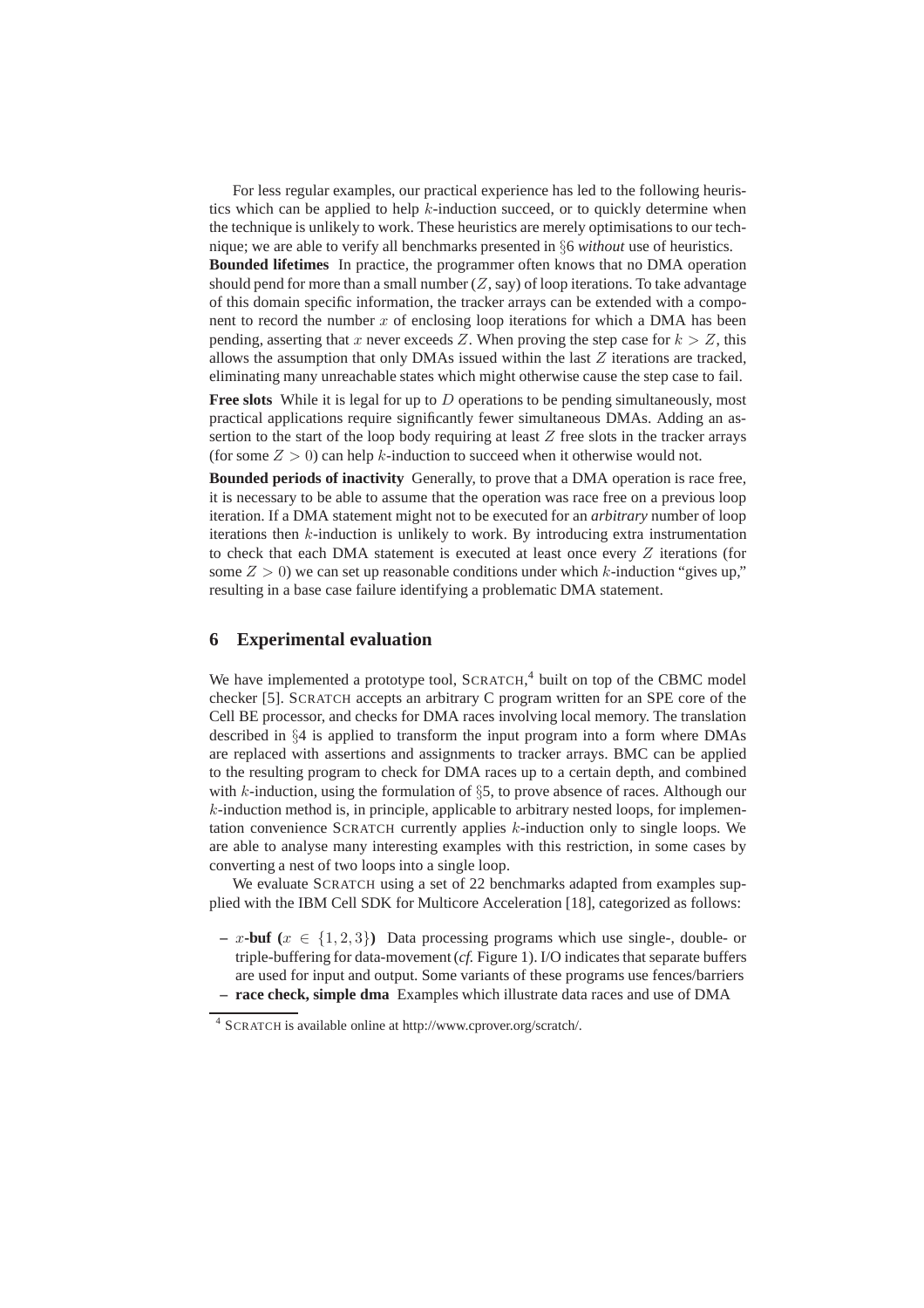| <b>Benchmark</b> |               | Correct       |       | <b>Buggy</b>                                                                                                                                                    |      |          |                            |      | Correct |        |                | Buggy  |      |  |
|------------------|---------------|---------------|-------|-----------------------------------------------------------------------------------------------------------------------------------------------------------------|------|----------|----------------------------|------|---------|--------|----------------|--------|------|--|
|                  |               | $k\mathbf{D}$ | time  | <b>Benchmark</b><br>$\overline{D}$ time depth                                                                                                                   |      | $\kappa$ |                            | time | D       | time   | depth          |        |      |  |
| race check 1     |               |               | 0.35  |                                                                                                                                                                 | 0.94 | 34       | cpaudio                    | 13   | 4       | 5.83   |                | 0.99   | 57   |  |
| race check 2     | 10            | 4             | 0.35  | 3                                                                                                                                                               | 0.95 | 65       | $3$ -buf I/O               | 3    | 4       | 12.29  | $\overline{2}$ | 0.67   | 133  |  |
| sync atomic op   |               |               | 0.39  |                                                                                                                                                                 | 0.33 | 64       | $2$ -buf + barrier         | 13   | 4       | 3.23   | 2              | 0.56   | 130  |  |
| sync mutex       |               |               | 0.43  |                                                                                                                                                                 | 0.34 | 74       | $2$ -buf $I/0$             | 3    | 4       | 3.53   | 3              | 0.76   | 137  |  |
| simple dma       |               |               | 0.39  |                                                                                                                                                                 | 0.36 | 80       | $3$ -buf + fence           | 3    | 5       | 35.94  | 3              | 0.7    | 184  |  |
| $1$ -buf         |               |               | 0.41  |                                                                                                                                                                 | 0.43 | 100      | normalize                  | 3    | 8       | 71.74  | 12             | 2.34   | 549  |  |
| 1-buf $I/O$      |               |               | 0.44  | 2                                                                                                                                                               | 0.54 | 109      | Euler complex              | 13   | 10      | 420.54 | 8              | 3.91   | 273  |  |
| $2$ -buf         |               |               | 0.66  | 2                                                                                                                                                               | 0.54 | 87       | 3-buf $I/O + barrier    4$ |      | 2       | 9.65   | 3              | 0.68   | 160  |  |
| $2$ -buf + fence | $\mathcal{D}$ | 4             | 1.39  | $\mathcal{D}_{\mathcal{A}}^{\mathcal{A}}(\mathcal{A})=\mathcal{D}_{\mathcal{A}}^{\mathcal{A}}(\mathcal{A})\mathcal{D}_{\mathcal{A}}^{\mathcal{A}}(\mathcal{A})$ | 0.37 | 130      | $3$ -buf I/O + fence       | 4    | 4       | 12.99  | 3              | 0.68   | 159  |  |
| Euler simple     | ∍             | 5             | 4.79  | 3                                                                                                                                                               | .32  | 167      | checksum                   | 4    | 4       | 3.49   | 4              | 0.59   | 53   |  |
| $3$ -buf         | 3             | 3             | 15.84 | 131                                                                                                                                                             | 0.65 | 160      | <b>Julia</b> 2             |      | 3       | 32.75  | 32             | 2783.4 | 1955 |  |

**Fig. 3.** Results using SCRATCH for proving correctness via k-induction, and for bug-finding, on Cell SDK benchmarks

- **sync atomic/mutex** Programs illustrating the use of SDK synchronization primitives for atomic operations and mutexes, in conjunction with DMA operations
- **cpaudio, normalize** Applications which copy one channel of a stereo audio file to the other, and normalize the volume of a mono audio file, respectively
- **checksum** Computes a checksum on data in host memory. Multiple buffers are used to coordinate data-movement efficiently
- **Euler simple/complex** Particle simulation using Euler integration. The simple version uses separate individual buffers for position, velocity and mass data; the complex version uses double-buffering
- **Julia** n Quaternion Julia set ray-tracing, where an SPE renders n columns of output

Manual program slicing has been applied to each benchmark to remove portions of code that do not affect DMA operations. This routine slicing could be automated: the sliced code uses vector datatypes and intrinsic functions specific to the Cell processor, which the slicer would need to understand.

Figure 3 shows results applying SCRATCH to correct and buggy versions of the benchmarks.<sup>5</sup> With the exception of *3-buf* and *cpaudio*, bugs are injected into the examples, either by removing a wait operation, changing the tag used to identify a DMA, or switching an operation from get to put (or vice-versa). The *3-buf* benchmark is the triple-buffering example discussed in  $\S 2.2$ , in which SCRATCH uncovered an existing bug. A DMA race occurs when the *cpaudio* benchmark is executed with zero frames of audio. This is arguably a bug since the precondition that the number of frames should be positive is not specified. For each benchmark, we give the smallest value of  $k$  for which correctness can be proved using k-induction (*without* employing the heuristics of §5.2); the minimum number  $D$  of DMAs which it was necessary to track (setting  $D$  to a low value reduces the size of the tracker arrays, which can significantly reduce verification complexity; we compute the optimum value for  $D$  iteratively for each benchmark,

<sup>5</sup> Experiments are performed on a 3GHz Intel Xeon machine running Linux 2.6 (64-bit).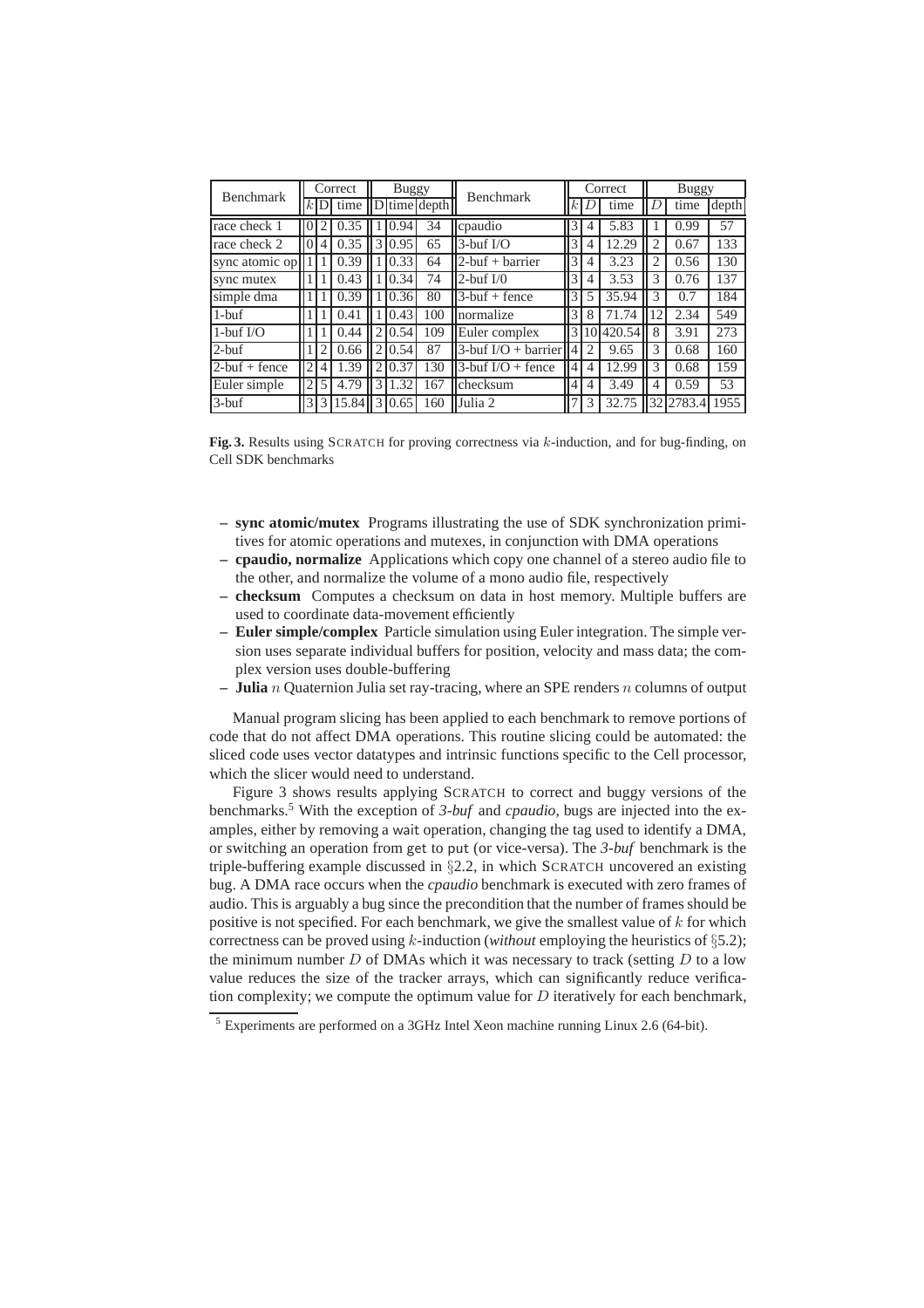

**Fig. 4.** Verification time for the *Julia* benchmark increases cubically with k

starting with  $D = 1$ ), and the time, in seconds, taken for verification. We also show the smallest depth of execution required for bug-finding. Results are ordered with respect to  $k$ , Correct-D and Buggy-D. MiniSat 1.14, compiled with full optimisations, is used as back-end SAT solver. It has been reported to perform comparatively to state-of-the-art SMT solvers for SMT- $BV$  [7] on this type of workload.

The results of Figure 3 indicate that k-induction provides a tractable method for proving correctness for this set of benchmarks: verification is achieved in under 10 seconds for 15 of the 22 examples, with only *Euler complex* taking longer than two minutes to check. The *normalize* and *Euler complex* benchmarks require the largest values for  $D$ , and result in the largest SAT instances for the correct programs, taking the longest time to verify. The *Julia* benchmark contains a loop for which the number of iterations is a fixed parameter  $n$ , the columns of a raytraced image to be computed by one SPE. For this example, k-induction succeeds with  $k = n+5$  (the results in Figure 3) are for the case where  $n = 2$ ). In Figure 4, we illustrate the scalability of k-induction by plotting the time taken for verification of the Julia benchmark against the size of  $k$ when we vary parameter  $n$  between 1 and 25. Growth is less than cubic, showing that our k-induction method scales well.

With the exception of *Julia*, bug-finding is fast, taking less than 4 seconds. The *Julia* benchmark is the only example where the bug leads to unbounded issuing of noninterfering DMAs. Thus an assertion fails only when an attempt is made to issue a DMA operation when 32 operations are already pending. This situation requires a large search depth to detect, resulting in a SAT instance with more than 1.5 million variables which takes considerable time to solve. The "bounded lifetimes" heuristic of §5.2 can be used to short-circuit the bug-finding process for this example. Requiring that no DMA pends for more than three loop iterations (which is the case for the correct version of this benchmark), bug-finding takes just 1.88 s, requiring a search depth of 901.

*Comparison with predicate abstraction* The translation implemented by SCRATCH operates at the level of control flow graphs. In order to compare with other tools, we have hand-translated three of our benchmarks, *1-buf*, *2-buf* and *3-buf*, into C programs that track DMA operations as described in §4. We aimed to compare with BLAST [2] and SATABS [6] but were unable to obtain results using BLAST due to a bug in the tool, which we have reported to the BLAST developers.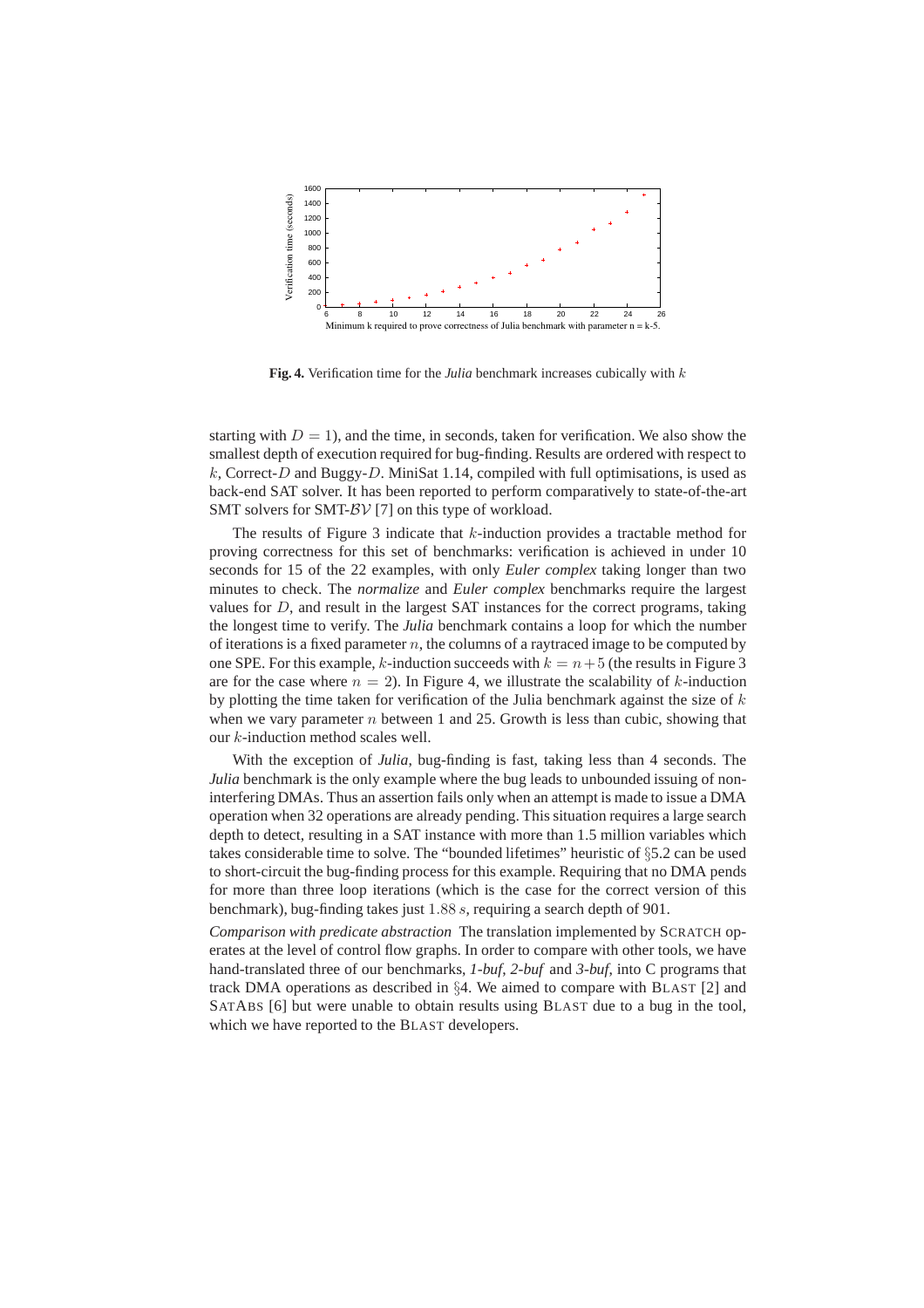|                      |      | Correct  |                            | Buggy |         |                      |  |  |
|----------------------|------|----------|----------------------------|-------|---------|----------------------|--|--|
| Benchmark iterations |      | time     | SCRATCH speedup iterations |       |         | time SCRATCH speedup |  |  |
| $1$ -buf             |      | 9.49     | $23.14 \times$             |       | 1.25    | $2.91 \times$        |  |  |
| $2$ -buf             | >100 | >1352.43 | $>417.78$ $\times$         | 20    | 33.62   | 59.97 $\times$       |  |  |
| $3$ -buf             | >100 | >4344.98 | $>120.9 \times$            | 69    | 4969.03 | $6641.47 \times$     |  |  |

**Fig. 5.** Results applying CEGAR-based verification to three of the Cell SDK examples using SatAbs, in comparison to bounded model checking with k-induction using CBMC

Figure 5 shows results for proving correctness and finding bugs using SATABS, with Cadence SMV as a back-end model checker. For each example, we show the number of refinement iterations required (*iterations*), the time taken for verification (*time*), and the speed-up factor obtained by using SCRATCH over SATABS (obtained by comparing with the results of Figure 3). For all three examples, SATABS is eventually able to find the bug, but is three orders of magnitude slower than SCRATCH when applied to *3-buf*. The abstraction-refinement process leads to a conclusive verification result when applied to the correct version of *1-buf*, but is an order of magnitude slower than our  $k$ -induction technique. SATABS was not able to prove correctness for correctness of *2-buf* or *3-buf* within 100 refinement iterations.

*Comparison with IBM Race Check library* The IBM Cell SDK [18] comes with a library for detecting DMA races [17] at runtime. The library maintains a log of pending operations, checking each new operation against entries in the log. If a DMA race is detected, then an error message is written to the console.

Using a Sony PlayStation 3 console, which is equipped with a Cell processor, we tested the Race Check library on each of our buggy examples. DMA races are detected for all but three benchmarks, and race detection takes less than 0.1 s in each case. The bug in *cpaudio* was not detected since the example runs on a specific input file that does not expose the bug. The *Julia* bug, where more than 32 DMA operations may be simultaneously pending, is beyond the scope of the library. Although the buggy version of *1-buf I/O* crashes when executed on the Cell hardware, the Race Check library does not detect the DMA race responsible for this crash. This false negative appears to be a bug rather than a fundamental limitation, since *1-buf I/O* is similar to examples where the Race Check library successfully detects DMA races. Note that runtime race detection cannot be used to prove *absence* of DMA races, unlike our k-induction method.

# **7 Related work**

The concept of  $k$ -induction was first published in [24, 4], targeting the verification of hardware designs represented by transition relations (although the basic idea had already been used in earlier implementations [20] and a version of one-induction used for BDD-based model checking [8]). A major emphasis of these two papers is on the restriction to loop-free or shortest paths, which we do not consider in our k-induction rule due to the size of state vectors and the high degree of determinism in software programs. Several optimisations and extensions to the technique have been proposed, in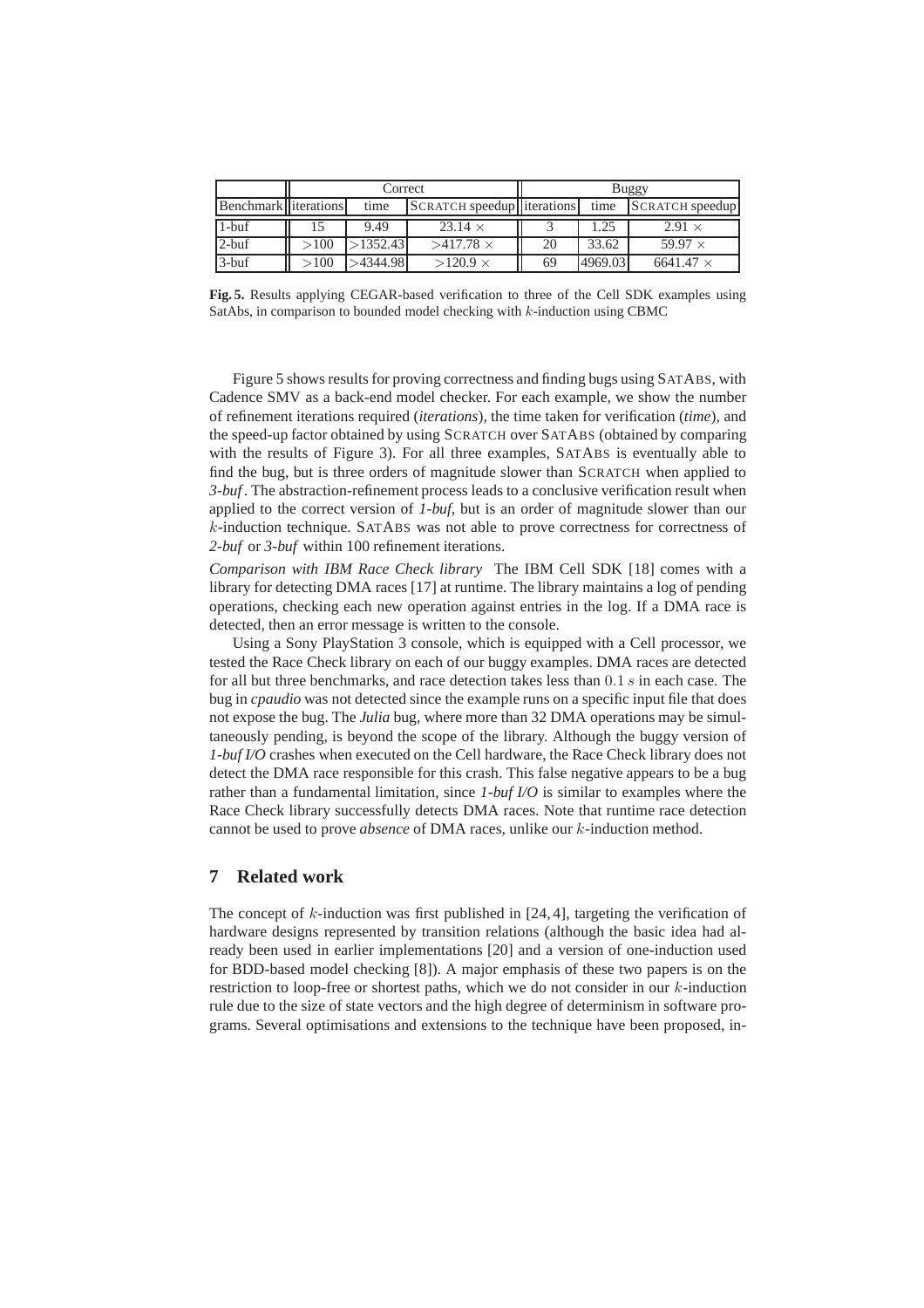cluding property strengthening to reduce induction depth [25], improving performance via incremental SAT solving [9], and supporting verification of temporal properties [1]. Applications of  $k$ -induction have focused exclusively on hardware designs  $[24, 4, 20]$ and synchronous programs  $[14, 13]$ . A principle related to  $k$ -induction has also been used for circular reasoning about liveness properties [21]. To the best of our knowledge, there has been no previous work on applying  $k$ -induction to imperative programs comparable to our procedure in §5.

Techniques for detecting data races in shared memory multithreaded applications have been extensively studied. Notable static methods are based on formal type systems [11], or use classic pointer-analysis techniques; the latter approach is used by tools such as RACERX [10] and CHORD [22]. The ERASER tool [23] uses binary rewriting to monitor shared variables and to find failures of the locking discipline at runtime. Other dynamic techniques include [12], which is based on state-less search with partial-order reduction, and [15] which is based on a partial-order reduction technique for SystemC similar to the method of Flanagan and Godefroid [12].

None of these race detection techniques are applicable to software for heterogeneous multicore processors with multiple memory spaces. The only race detection tool we are aware of which is geared towards heterogeneous multicore is the IBM Race Check library [17], which we compare with in  $\S6$ . The speed of runtime race detection with this library is attractive, but requires access to commodity hardware and can only be used to find bugs which are revealed by a particular set of inputs. In contrast, our k-induction technique can prove absence of DMA races, and BMC is able to detect potential races by assuming that input parameters may take *any* value.

# **8 Summary and Future Work**

We have contributed an automatic technique for analysing DMA races in heterogeneous multicore programs which manage scratch-pad memory. At the heart of our method is a novel formulation of  $k$ -induction. We have demonstrated the effectiveness of this technique experimentally via a prototype tool, SCRATCH.

We plan to extend this work in the following ways. We intend to generalise and make precise our intuitions as to why k-induction works well for DMA-based programs. Our vision is a set of conditions for identifying classes of programs amenable to verification by k-induction, thus making the technique more broadly applicable for software analysis. SCRATCH focuses on analysing DMA races for accelerator memory by analysing accelerator source code in isolation. It is not possible to check meaningful properties of host memory without some knowledge of how this memory is structured. To check DMA races for host memory we plan to design a method which analyses host and accelerator source code side-by-side. A further challenge is the problem of DMA race checking between concurrently executing accelerator cores in a heterogeneous system. A starting point towards this goal could involve combining our methods with adapted versions of race checking techniques for shared memory concurrent software (*cf.* §7).

**Acknowledgement** We are grateful to Matko Botinčan, Leopold Haller and the anonymous reviewers for their comments on an earlier draft of this work.